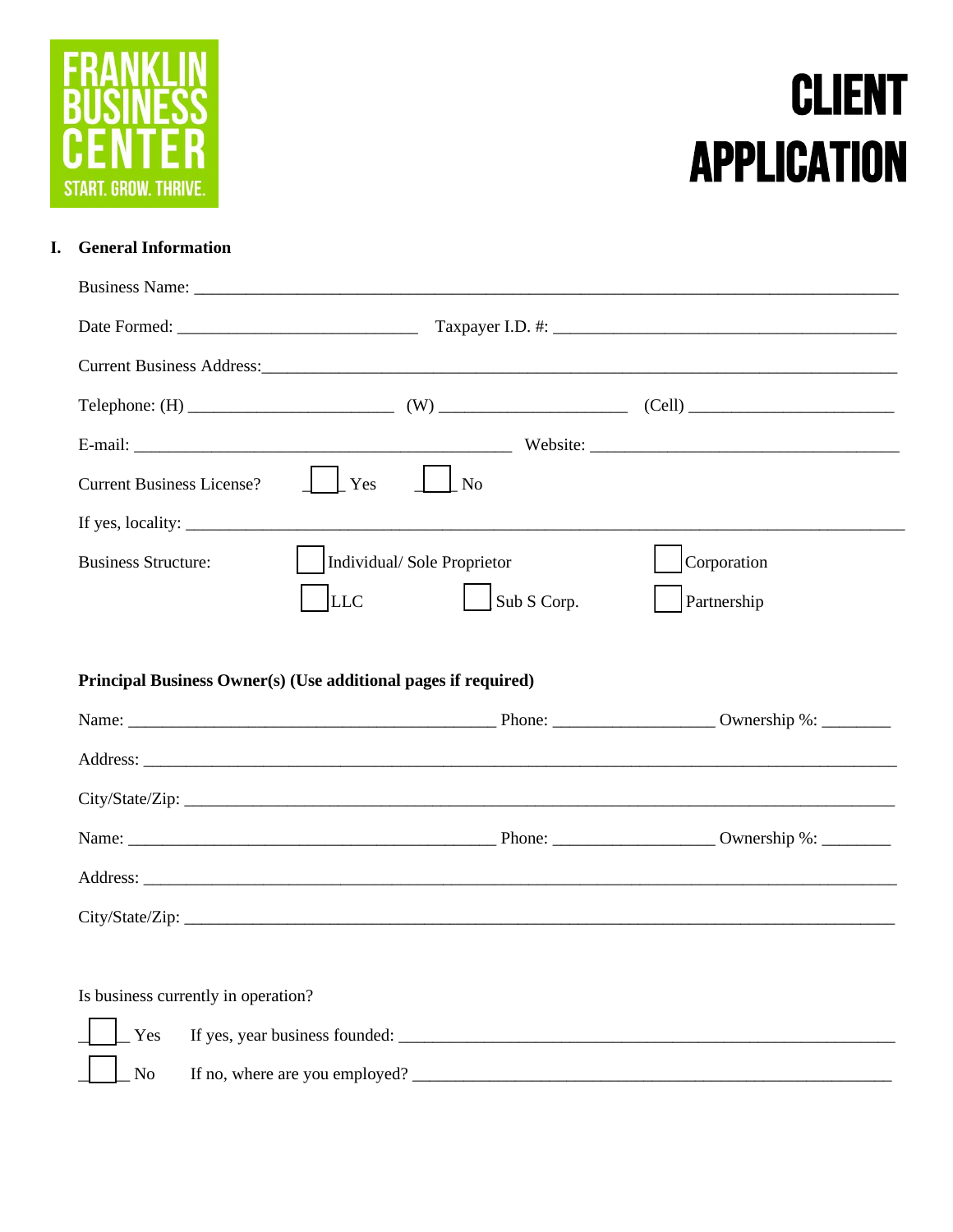|                 | Do you have a business plan?                                                                                    |
|-----------------|-----------------------------------------------------------------------------------------------------------------|
| Yes             | If yes, please attach business plan                                                                             |
| $\mathrm{No}^*$ | If no, please note that the application is not complete without a business plan.                                |
|                 |                                                                                                                 |
|                 | Do you have general liability insurance coverage?                                                               |
| Yes             | <b>No</b>                                                                                                       |
|                 |                                                                                                                 |
|                 |                                                                                                                 |
|                 | <b>Information on Business Product/Service</b>                                                                  |
|                 | Briefly describe your product or service: (Use additional pages if required)                                    |
|                 |                                                                                                                 |
|                 |                                                                                                                 |
|                 |                                                                                                                 |
|                 |                                                                                                                 |
|                 |                                                                                                                 |
|                 | Briefly describe the market for your product/service (your target customer): (Use additional pages if required) |
|                 |                                                                                                                 |
|                 |                                                                                                                 |
|                 |                                                                                                                 |
|                 |                                                                                                                 |
|                 |                                                                                                                 |
|                 | In what geographic area(s) are the majority of your customers located? (Use additional pages if required)       |
|                 |                                                                                                                 |
|                 |                                                                                                                 |
|                 | Who are your competitors? (Name at least two)                                                                   |
|                 |                                                                                                                 |
|                 |                                                                                                                 |
|                 |                                                                                                                 |

II.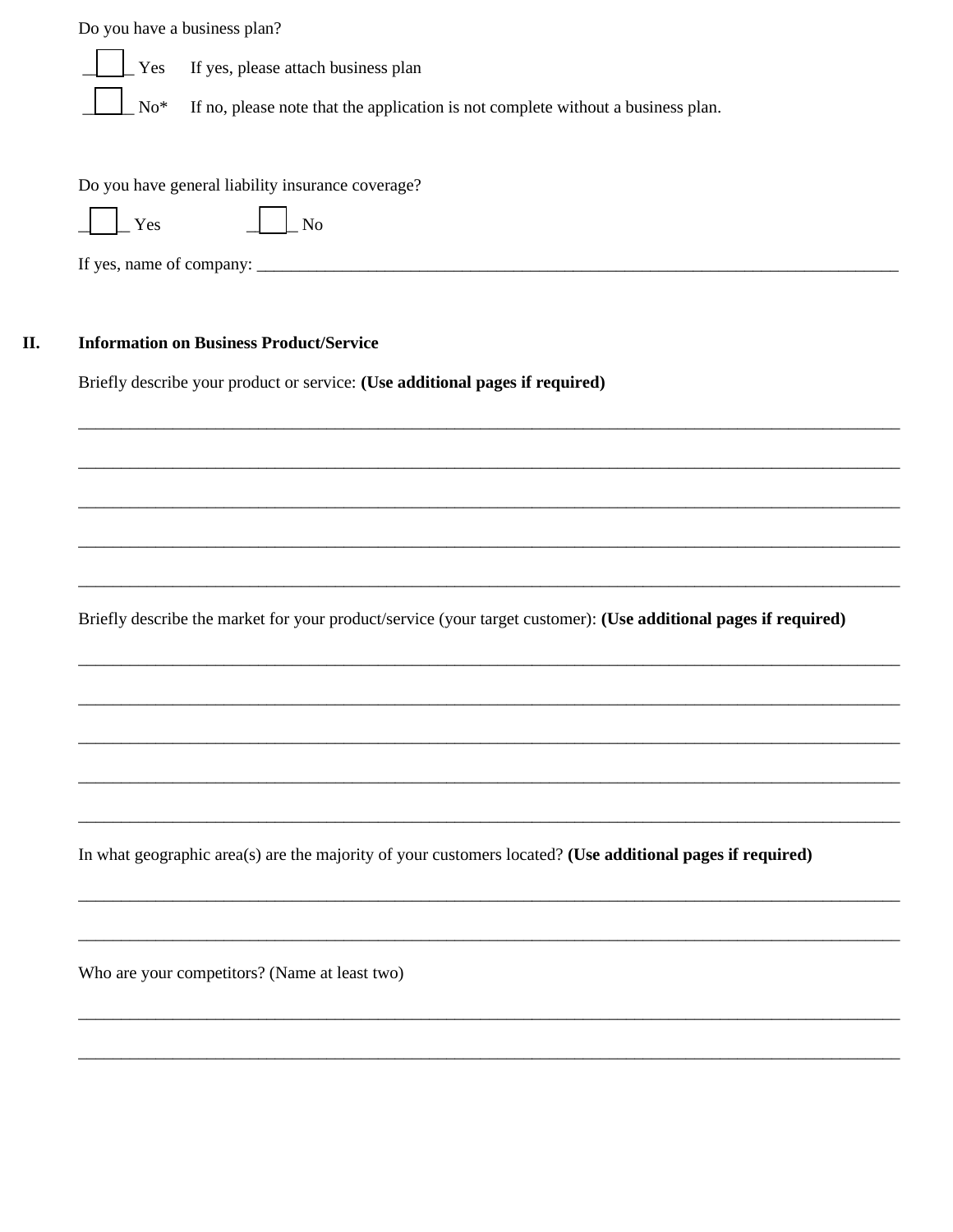Why do you think you have a competitive advantage? (Use additional pages if required)

|                    | How do you (or plan to) market and distribute your product or service? Check all that apply. |
|--------------------|----------------------------------------------------------------------------------------------|
| Direct Mail        | Networking Social Media $\Box$ Website<br>Radio Advertising                                  |
| <b>Sales Force</b> | Magazine Advertising <u>Newspaper</u> Advertising<br><b>Business to Business</b>             |
|                    | Other: (Please list)                                                                         |

#### III. **Business Experience**

Describe your experience that relates to your product/service and the length of that experience (attach resume if available):

List the names and titles of any other officers or key personnel (attach resumes if available):

#### **Business Service Needs** IV.

Telecommunication needs:

How many phone lines?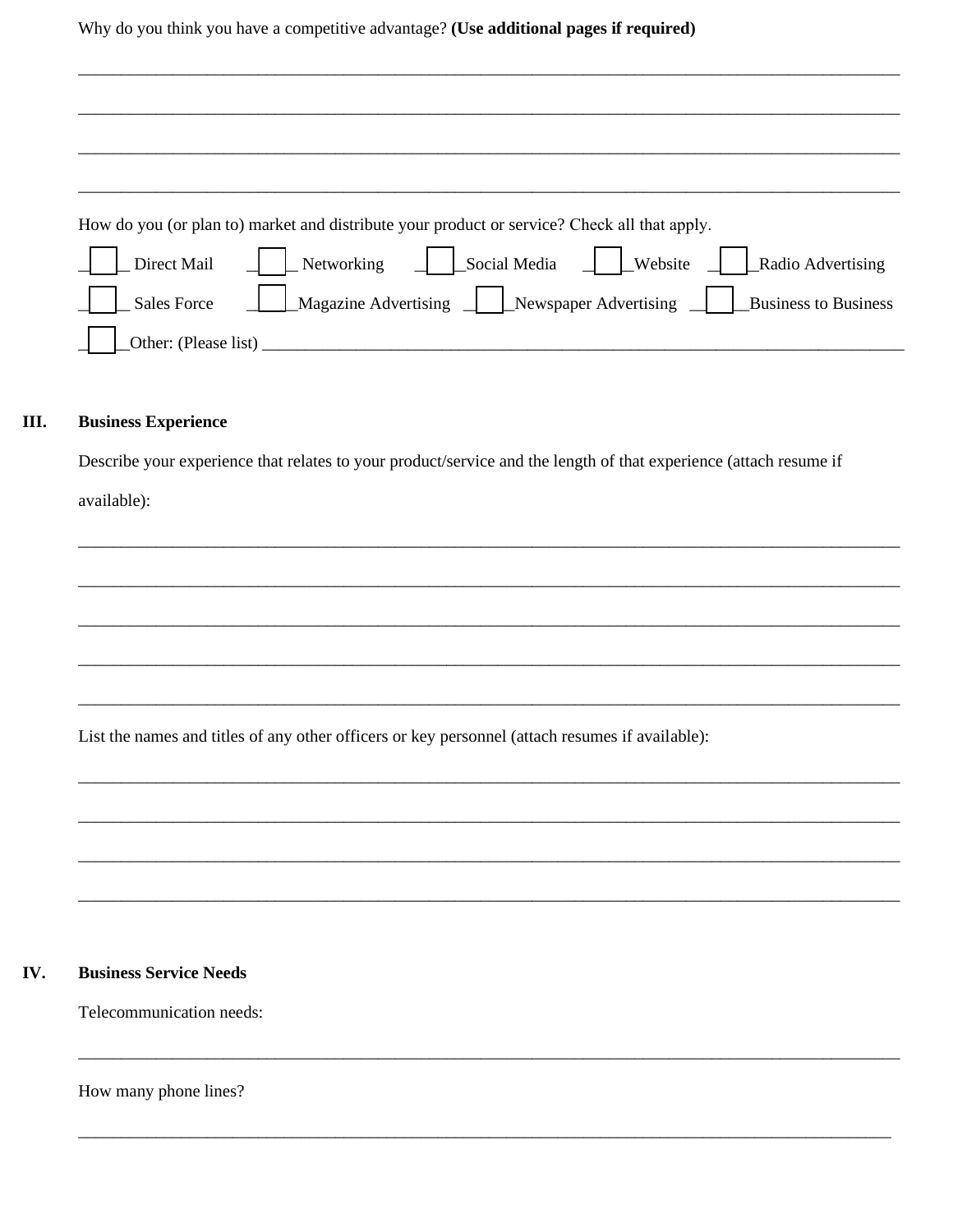What types of support services are you interested in? Check all that apply.

\_\_\_\_\_\_\_\_\_\_\_\_\_\_\_\_\_\_\_\_\_\_\_\_\_\_\_\_\_\_\_\_\_\_\_\_\_\_\_\_\_\_\_\_\_\_\_\_\_\_\_\_\_\_\_\_\_\_\_\_\_\_\_\_\_\_\_\_\_\_\_\_\_\_\_\_\_\_\_\_\_\_\_\_\_\_\_\_\_\_\_\_\_\_\_

| Secretarial/Word Processing<br>Receptionist       |
|---------------------------------------------------|
| Fax Machine<br>Copier                             |
| Mail Handling<br><b>Conference Room Access</b>    |
| Other<br>Computer                                 |
| Do you currently have an accountant?<br>Yes<br>No |
| Do you currently have an attorney?<br>Yes<br>No   |
| Do you need marketing assistance?<br>Yes<br>No    |
| If yes, what type?                                |

### **V. Facility Requirements**

 $\overline{a}$ 

Are you currently occupying a facility (either in your home or at a commercial location)?

| $Yes$ No |                                             |
|----------|---------------------------------------------|
|          | If yes, what is the current square footage? |

Office:  $f^2$ 

What is the approximate monthly cost for this facility?

Rent: \$ Utilities: \$

How many square feet of space does your business require?

Office: ft<sup>2</sup>

If accepted as a client, when would you want to start occupancy in the facility? \_\_\_\_\_\_/\_\_\_\_\_\_

How many employees will be occupying the space?

Current 1 Year 2 Years

Full-time

| Part-time |  |  |
|-----------|--|--|
|           |  |  |

If accepted into the Franklin Business Incubator program, how long do you plan to stay?

\_\_\_\_\_\_\_\_\_\_\_\_\_\_\_\_\_\_\_\_\_\_\_\_\_\_\_\_\_\_\_\_\_\_\_\_\_\_\_\_\_\_\_\_\_\_\_\_\_\_\_\_\_\_\_\_\_\_\_\_\_\_\_\_\_\_\_\_\_\_\_\_\_\_\_\_\_\_\_\_\_\_\_\_\_\_\_\_\_\_\_\_\_\_\_\_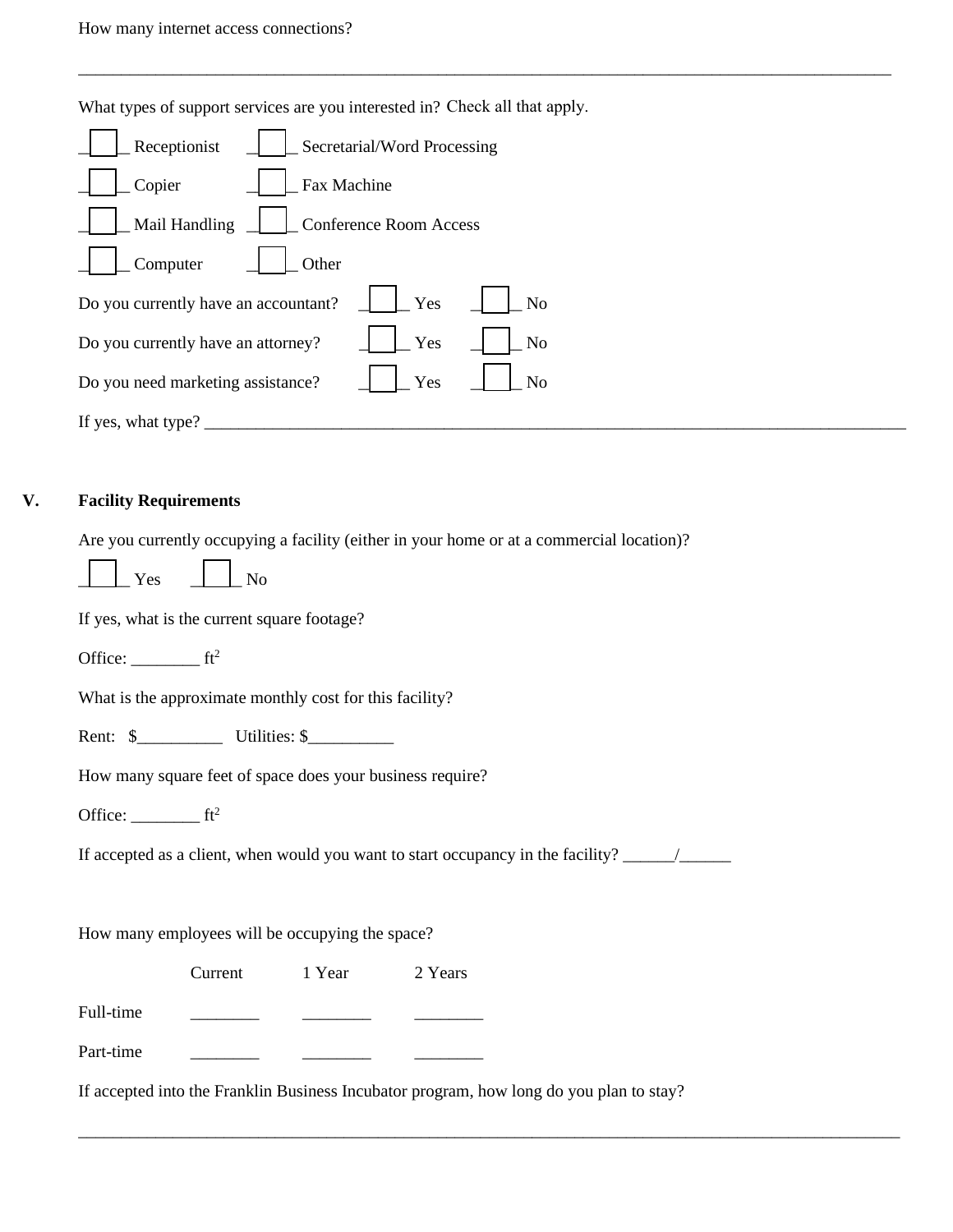## **VI. Other**

**VII.** 

How did you learn about the Franklin Business Center?

| <b>Business Financial Information</b>                                                                                                                                                                                                                                                                                                                                |
|----------------------------------------------------------------------------------------------------------------------------------------------------------------------------------------------------------------------------------------------------------------------------------------------------------------------------------------------------------------------|
| Initial Capitalization: (Check One)                                                                                                                                                                                                                                                                                                                                  |
| Less than \$10,000<br>\$50,001 to \$100,000                                                                                                                                                                                                                                                                                                                          |
| \$10,001 to \$25,000<br>\$100,001 to \$500,000                                                                                                                                                                                                                                                                                                                       |
| \$25,001 to \$50,000<br>Over \$500,000                                                                                                                                                                                                                                                                                                                               |
| What are your projections for total gross sales volume?                                                                                                                                                                                                                                                                                                              |
| Year 1: $\frac{1}{2}$ Year 2: $\frac{1}{2}$<br>Year 3: $\frac{1}{2}$ $\frac{1}{2}$ $\frac{1}{2}$ $\frac{1}{2}$ $\frac{1}{2}$ $\frac{1}{2}$ $\frac{1}{2}$ $\frac{1}{2}$ $\frac{1}{2}$ $\frac{1}{2}$ $\frac{1}{2}$ $\frac{1}{2}$ $\frac{1}{2}$ $\frac{1}{2}$ $\frac{1}{2}$ $\frac{1}{2}$ $\frac{1}{2}$ $\frac{1}{2}$ $\frac{1}{2}$ $\frac{1}{2}$ $\frac{1}{2}$ $\frac$ |
| What is the amount and source of financing for operating your business?                                                                                                                                                                                                                                                                                              |
| Existing Loan(s)<br>Amount: \$                                                                                                                                                                                                                                                                                                                                       |
| Cash/Equity                                                                                                                                                                                                                                                                                                                                                          |
| Other                                                                                                                                                                                                                                                                                                                                                                |
| Operating Expenses are/will be covered by sales                                                                                                                                                                                                                                                                                                                      |
| Are you currently seeking additional funding for your business?                                                                                                                                                                                                                                                                                                      |

\_\_\_\_\_\_\_\_\_\_\_\_\_\_\_\_\_\_\_\_\_\_\_\_\_\_\_\_\_\_\_\_\_\_\_\_\_\_\_\_\_\_\_\_\_\_\_\_\_\_\_\_\_\_\_\_\_\_\_\_\_\_\_\_\_\_\_\_\_\_\_\_\_\_\_\_\_\_\_\_\_\_\_\_\_\_\_\_\_\_\_\_\_\_\_